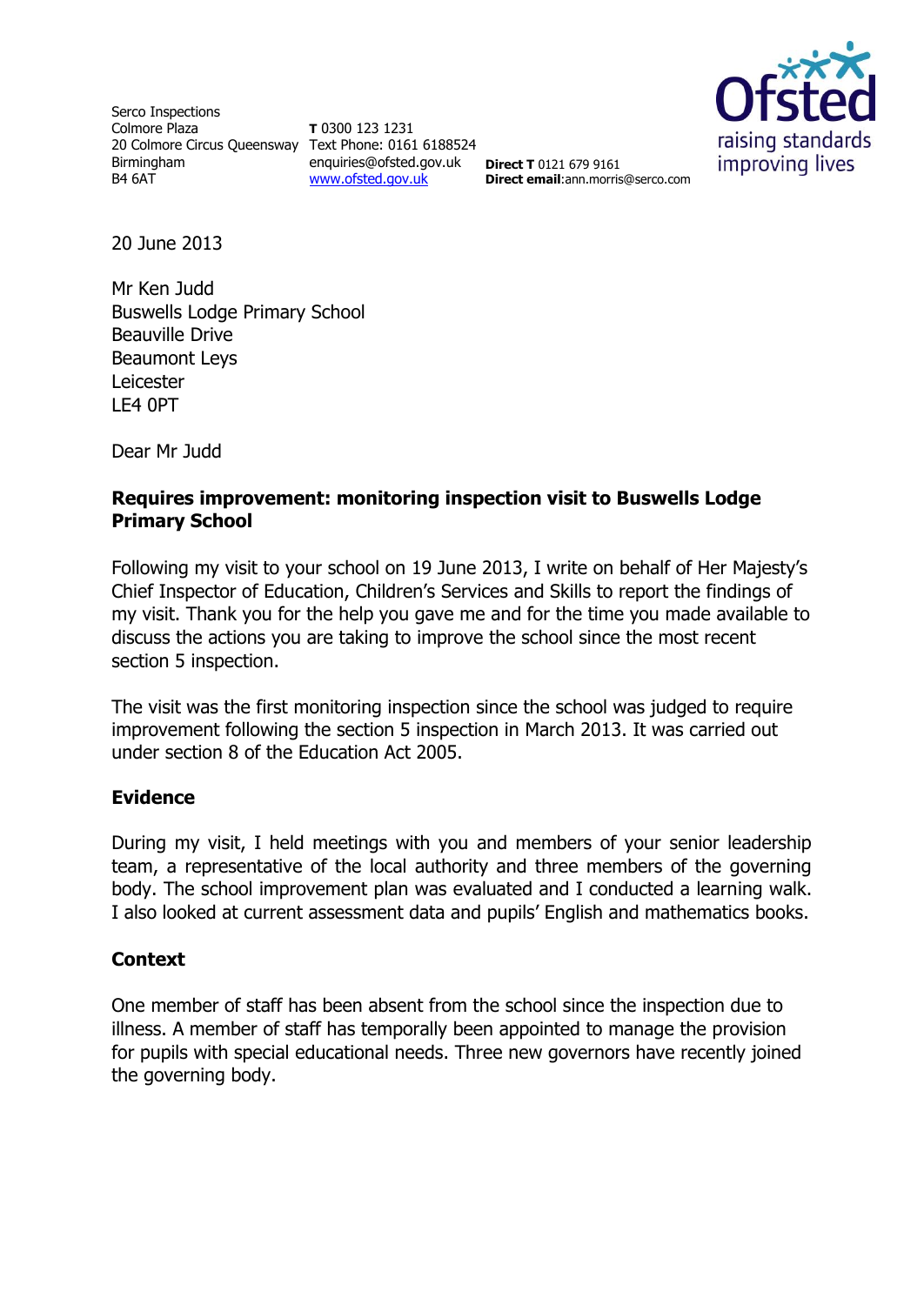

## **Main findings**

You are taking rapid action to improve the school. The school improvement plan is focused on eliminating all of the issues raised at the time of the last inspection. There are clear timelines in place for senior leaders to check the impact of the plan however, it is not clear how the governing body will collect evidence in order to hold you to account.

The quality of teaching is improving; recent changes to assessment procedures enable teachers to set more challenging work for pupils. Senior leaders have introduced more regular checks of the progress pupils make; this has enabled leaders to challenge teachers more effectively. Marking has improved since the inspection although there is more work to be done to ensure this is consistent across the school.

The leadership of special educational needs has rapidly improved since the last inspection. The new leader is having an extremely positive impact on the provision for pupils. She has reviewed the school's special educational needs register and as a result more accurate identification of pupils has led to a refocusing of support. Pupils are making better progress as class teachers are supported to ensure this group of pupils have well matched activities.

The governing body has responded quickly to the inspection findings. A review of governance has taken place and as a result the governing body have a clear direction and a good plan to improve their effectiveness. Additional training has supported governors to challenge the leadership team more effectively. Link governors have been introduced in order to focus the work of individuals for example; a strong working relationship between the leader for special educational needs and the link governor has resulted in improved provision for this group of pupils.

Senior leaders and governors are taking effective action to tackle the areas requiring improvement identified at the recent section 5 inspection.

Following the visit to the school, HMI recommend that further action is taken to:

- ensure that governors have more planned opportunities to gain first hand evidence of the effectiveness of the school
- improve the impact marking has on pupil progress by ensuring that pupils respond to the comments teachers make.

Ofsted will continue to monitor the school until its next section 5 inspection.